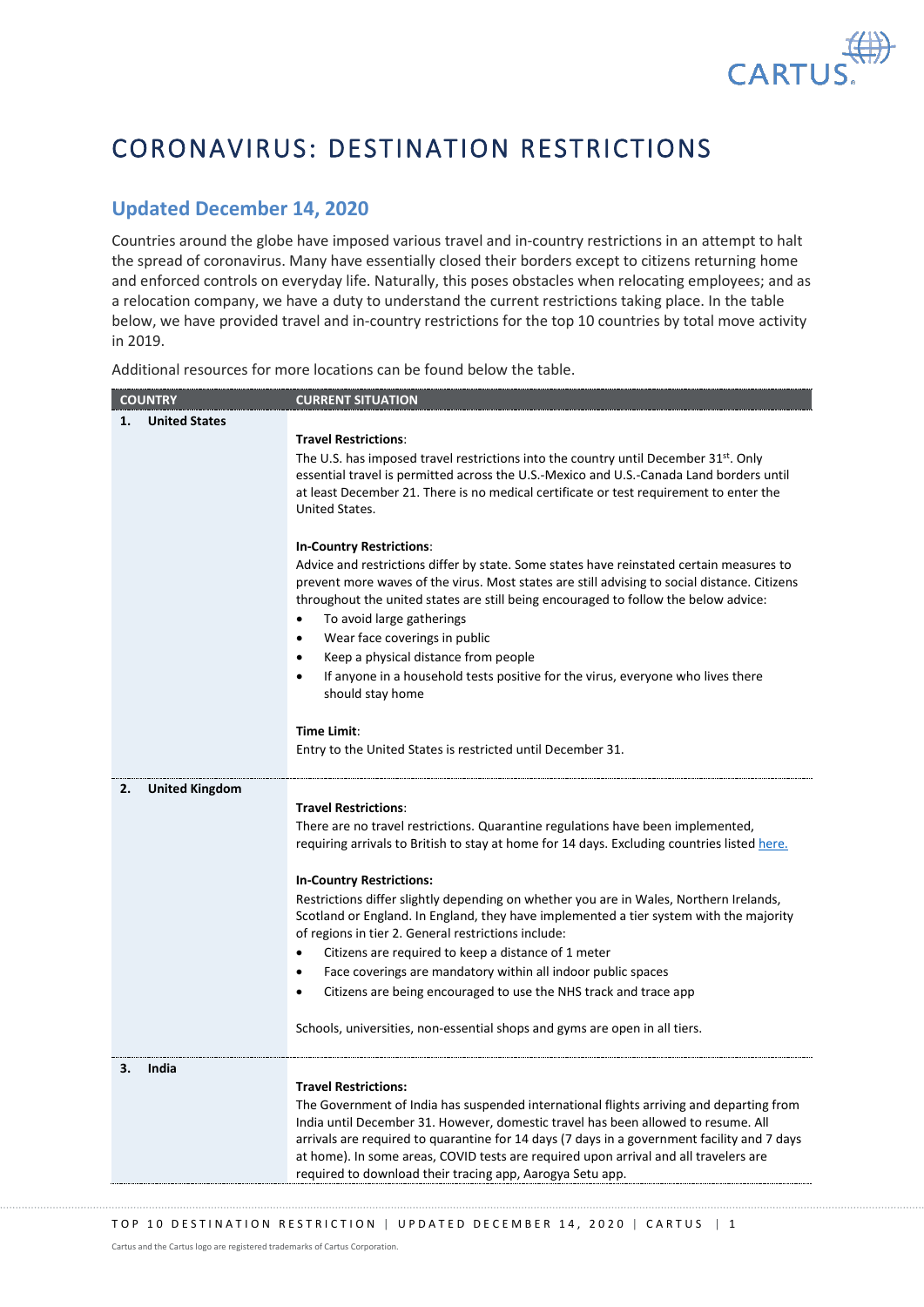

| <b>COUNTRY</b>         | <b>CURRENT SITUATION</b>                                                                                                                                                                                                                                                                                                                                                                                                                                                                                                                                                                                            |
|------------------------|---------------------------------------------------------------------------------------------------------------------------------------------------------------------------------------------------------------------------------------------------------------------------------------------------------------------------------------------------------------------------------------------------------------------------------------------------------------------------------------------------------------------------------------------------------------------------------------------------------------------|
|                        |                                                                                                                                                                                                                                                                                                                                                                                                                                                                                                                                                                                                                     |
|                        | <b>In-Country Restrictions:</b><br>Specific restrictions vary depending on the City/area. However, the following restrictions<br>remain consistent throughout India:                                                                                                                                                                                                                                                                                                                                                                                                                                                |
|                        | People are still being encouraged to stay at home and social distancing is still<br>٠<br>required if they are to leave the house                                                                                                                                                                                                                                                                                                                                                                                                                                                                                    |
|                        | It is now mandatory to wear a mask in public spaces<br>$\bullet$                                                                                                                                                                                                                                                                                                                                                                                                                                                                                                                                                    |
|                        | Large gatherings are still restricted<br>$\bullet$                                                                                                                                                                                                                                                                                                                                                                                                                                                                                                                                                                  |
| Switzerland<br>4.      | <b>Travel Restrictions:</b>                                                                                                                                                                                                                                                                                                                                                                                                                                                                                                                                                                                         |
|                        | The Swiss have eased certain entry restrictions. The majority of non-EU nationals are still<br>banned from entering Switzerland. There are no test or quarantine requirements.                                                                                                                                                                                                                                                                                                                                                                                                                                      |
|                        | <b>In-Country Restrictions:</b>                                                                                                                                                                                                                                                                                                                                                                                                                                                                                                                                                                                     |
|                        | The following restrictions have been implemented:                                                                                                                                                                                                                                                                                                                                                                                                                                                                                                                                                                   |
|                        | Restaurants, bars, shops, markets, museums, libraries, and gyms must close<br>between 7pm - 6am                                                                                                                                                                                                                                                                                                                                                                                                                                                                                                                     |
|                        | Citizens are required to keep a distance of 1.5 meters<br>$\bullet$                                                                                                                                                                                                                                                                                                                                                                                                                                                                                                                                                 |
|                        | Face coverings are mandatory within all indoor public places<br>$\bullet$                                                                                                                                                                                                                                                                                                                                                                                                                                                                                                                                           |
|                        | Gatherings of more than 15 people in public places are banned<br>٠                                                                                                                                                                                                                                                                                                                                                                                                                                                                                                                                                  |
|                        | Citizens may be asked to leave contact details when visiting bars and restaurants<br>٠                                                                                                                                                                                                                                                                                                                                                                                                                                                                                                                              |
|                        | Eating and drinking within restaurants is table service only<br>٠                                                                                                                                                                                                                                                                                                                                                                                                                                                                                                                                                   |
| 5.<br>Canada           |                                                                                                                                                                                                                                                                                                                                                                                                                                                                                                                                                                                                                     |
|                        | <b>Travel Restrictions:</b><br>Entering Canada for non-essential purposes, such as tourism, has been banned until<br>December 21 for those entering from the U.S., and until January 21 for all other<br>countries. From 20 April, non-medical facemasks or face coverings are required for all<br>flights to and from Canadian airports. All arrivals into Canada are required to stay at<br>home for 14 days.                                                                                                                                                                                                     |
|                        |                                                                                                                                                                                                                                                                                                                                                                                                                                                                                                                                                                                                                     |
|                        | <b>In-Country Restrictions:</b><br>Each province and territory has its own measures to prevent the spread of the virus,<br>however general restrictions include:                                                                                                                                                                                                                                                                                                                                                                                                                                                    |
|                        | Keep a distance of at least 2 meters from others and limit contact with people at<br>٠<br>higher risk (e.g. older adults and those in poor health.)                                                                                                                                                                                                                                                                                                                                                                                                                                                                 |
|                        | Curfew or closure of bars/restaurants has been implemented in some regions<br>$\bullet$                                                                                                                                                                                                                                                                                                                                                                                                                                                                                                                             |
|                        | Closure of museums, cinemas and theatres has been implemented in some regions<br>$\bullet$                                                                                                                                                                                                                                                                                                                                                                                                                                                                                                                          |
|                        | Masks are now mandatory on public transport and indoor spaces<br>$\bullet$<br>Large social gatherings are still banned                                                                                                                                                                                                                                                                                                                                                                                                                                                                                              |
|                        | <b>Time Limit:</b>                                                                                                                                                                                                                                                                                                                                                                                                                                                                                                                                                                                                  |
|                        | Entering Canada for non-essential purposes, such as tourism, has been banned until<br>December 21 for those entering from the U.S., and until January 21 for all other<br>countries.                                                                                                                                                                                                                                                                                                                                                                                                                                |
| 6.<br><b>Singapore</b> | <b>Travel Restrictions:</b><br>All short-term visitors are denied entry into Singapore, unless they have a Reciprocal<br>Green Lane travel pass or a Air Travel Pass. From June 2, travelers are now permitted to<br>transit through Singapore Changi Airport. Any other traveler permitted entry into<br>Singapore will need to stay at home for 14 days and required to show proof of access to<br>a single dwelling during that period. Travelers from certain low risk counties are<br>expected to quarantine for 7 days. COVID-19 tests are required for passengers showing a<br>fever or displaying symptoms. |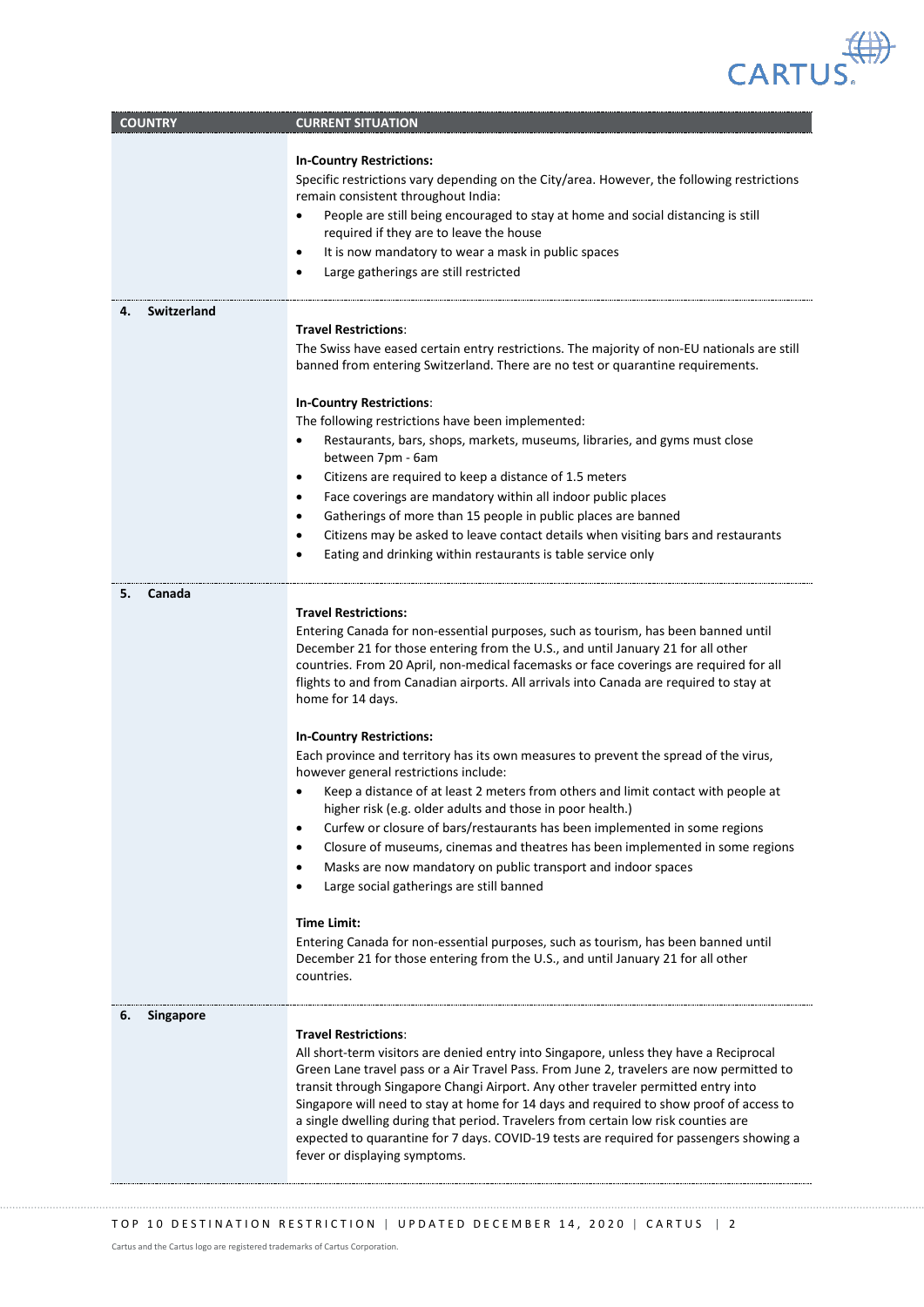

| <b>COUNTRY</b>      | <b>CURRENT SITUATION</b><br><b>In-Country Restrictions:</b>                                                                                                                                                                                                                                                                                                                |
|---------------------|----------------------------------------------------------------------------------------------------------------------------------------------------------------------------------------------------------------------------------------------------------------------------------------------------------------------------------------------------------------------------|
|                     | Up to five people are now allowed to meet either inside homes or outside. Safe-<br>Distancing Regulations are still in place to minimize the spread of COVID-19. These                                                                                                                                                                                                     |
|                     | measures include:                                                                                                                                                                                                                                                                                                                                                          |
|                     | It is mandatory to wear masks in public<br>$\bullet$                                                                                                                                                                                                                                                                                                                       |
|                     | A distance of 1 meter is required between people<br>٠                                                                                                                                                                                                                                                                                                                      |
|                     | Speaking is discouraged on public transport<br>$\bullet$                                                                                                                                                                                                                                                                                                                   |
|                     | Restaurants are banned from selling alcohol past 10:30 p.m.<br>$\bullet$                                                                                                                                                                                                                                                                                                   |
|                     | Citizens are asked to record their visits to shops via app or registration<br>٠                                                                                                                                                                                                                                                                                            |
|                     | Activities involving a large amount of people are still banned, including conferences,<br>٠<br>concerts, bars and nightclubs, libraries, and religious congregations<br>Physical contact should be limited to household members<br>٠                                                                                                                                       |
|                     |                                                                                                                                                                                                                                                                                                                                                                            |
| China<br>7.         | <b>Travel Restrictions:</b>                                                                                                                                                                                                                                                                                                                                                |
|                     | Entry is now allowed for Chinese citizens, foreign nationals with work permits, for<br>reunions and permanent residents of Mainland China, and residents of Hong Kong,<br>Macau and Taiwan. Travelers from higher risk countries are required to present a                                                                                                                 |
|                     | negative COVID-19 test result. All travelers will be screened upon arrival and be subject<br>to 2-14 day quarantine (depending on origin and destination location.) Local quarantine<br>requirements can vary significantly between cities.                                                                                                                                |
|                     | <b>In-Country Restrictions:</b>                                                                                                                                                                                                                                                                                                                                            |
|                     | There are mandatory requirements to check temperatures and use check in health apps                                                                                                                                                                                                                                                                                        |
|                     | in hotels and restaurants. These apps are used to certify travel history.                                                                                                                                                                                                                                                                                                  |
|                     | Movement within the country are subject to restrictions and potential quarantine<br>requirements. Some areas require travelers to complete 14 days of isolation.                                                                                                                                                                                                           |
| 8.<br>Germany       |                                                                                                                                                                                                                                                                                                                                                                            |
|                     | <b>Travel Restrictions:</b><br>Germany has reopened all land borders and has lifted their ban on people traveling from                                                                                                                                                                                                                                                     |
|                     | EU /UK/ Schengen Area countries. The majority of non-EU nationals are banned from<br>entering Germany. All internationals arrivals are required to stay at home for 10 days if<br>they have been away for over a few days in higher risk areas.                                                                                                                            |
|                     | <b>In-Country Restrictions:</b>                                                                                                                                                                                                                                                                                                                                            |
|                     | Germany have halted/scaled back the lockdown easing due to a rise in infections<br>(although restrictions do vary by region), including:                                                                                                                                                                                                                                   |
|                     | Citizens can only meet with members of their own and one additional household of<br>up to 10 people                                                                                                                                                                                                                                                                        |
|                     | Beauty salons have closed, although hairdressers remain open<br>$\bullet$                                                                                                                                                                                                                                                                                                  |
|                     | Cinemas and theaters have closed<br>$\bullet$                                                                                                                                                                                                                                                                                                                              |
|                     | All bars and restaurants are closed, although takeaways are permitted<br>٠                                                                                                                                                                                                                                                                                                 |
|                     | Social distancing is required (1.5 meters)<br>٠                                                                                                                                                                                                                                                                                                                            |
|                     | Citizens are required to wear face coverings                                                                                                                                                                                                                                                                                                                               |
|                     | Working from home is encouraged                                                                                                                                                                                                                                                                                                                                            |
|                     | However, schools have remained open.                                                                                                                                                                                                                                                                                                                                       |
| 9.<br><b>France</b> |                                                                                                                                                                                                                                                                                                                                                                            |
|                     | <b>Travel Restrictions:</b>                                                                                                                                                                                                                                                                                                                                                |
|                     | There are no longer any restrictions for people wishing to travel to France from within<br>the EU. For travelers entering France from outside the EU, they must complete a travel<br>certificate. For travelers entering from 'at risk' locations, they will need to provide<br>evidence of a negative test result. Internationals arrivals who test positive are required |
|                     | to stay at home for 7 days.                                                                                                                                                                                                                                                                                                                                                |